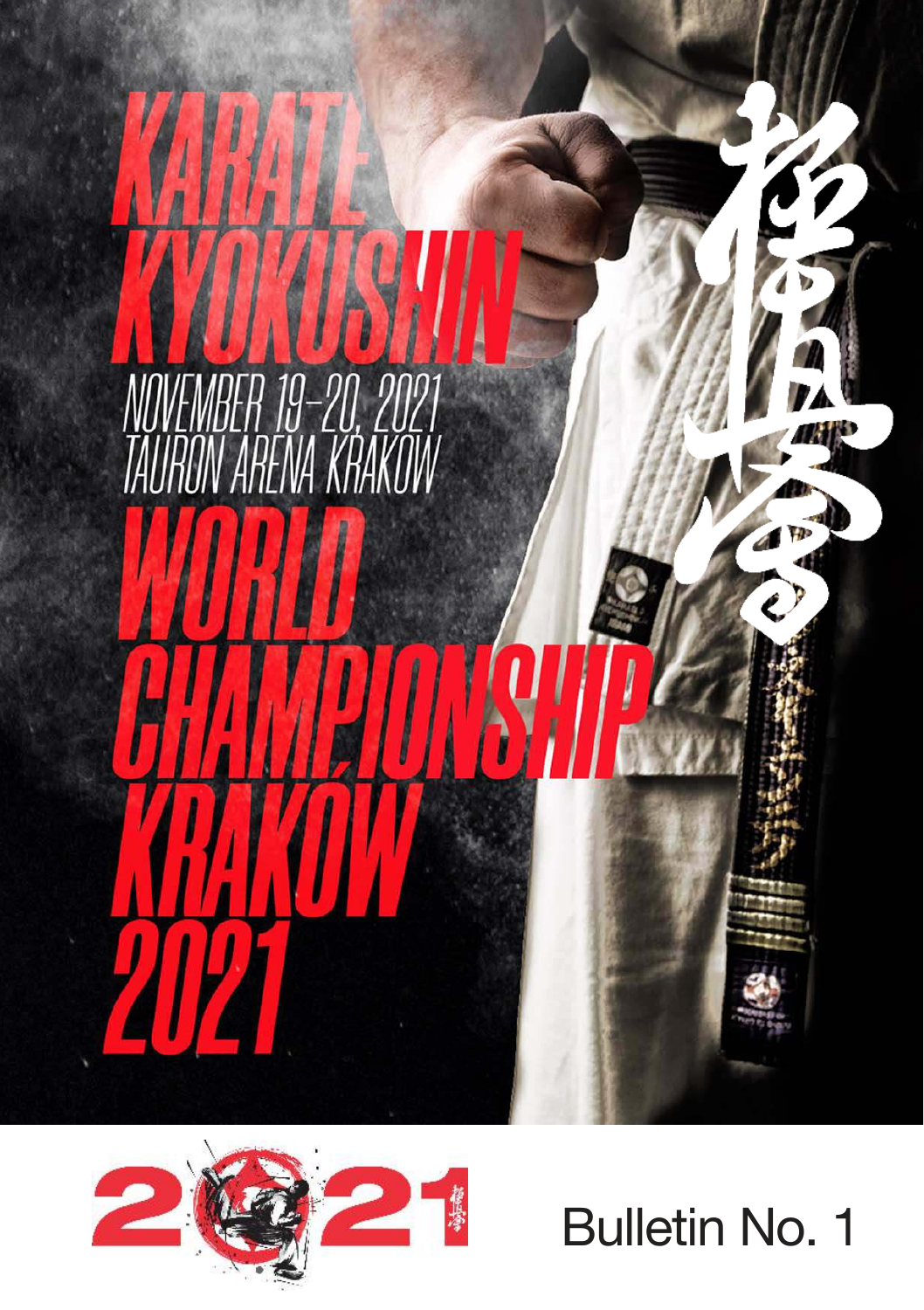# *KARATE KYOKUSHIN WORLD CHAMPIONSHIP<br>WORLD CHAMPIONSHIP<br>KRAKÓW*





*MAIN ORGANIZER: IN COOPERATION WITH:* 

**OLSKI ZWIĄZEK KARATE**<br>BOLISH KARATE EEDERATION

*HONORARY PATRONAGE: WITOLD KOZŁOWSKI THE MARSHAL OF THE MAŁOPOLSKA REGION*

 $\mathcal{S}$ 

MAŁOPOLSKA REGION KARATE FEDERATION MOZK 空 手



*MAIN PARTNER OF THE CHAMPIONSHIP STRATEGIC SPONSOR:*





*PARTNERS:*









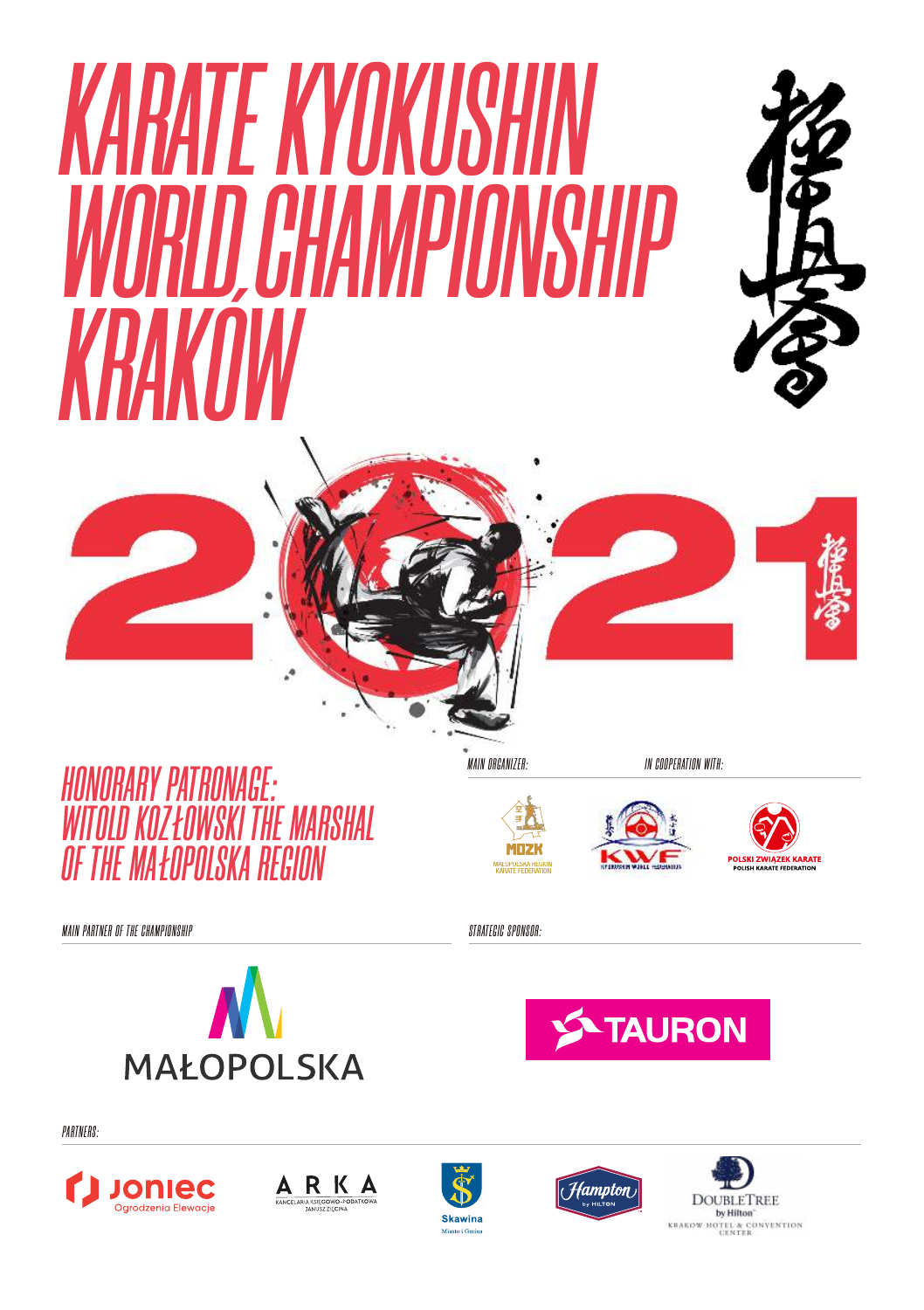### INTRODUCTION 3

The Małopolska Region Karate Federation in cooperation with the Kyokushin World Federation and the Polish Karate Federation have the pleasure to invite you to the: Karate Kyokushin World Championship.

The championship will take place on November 19-20, 2021 at the TAURON Arena Kraków. Address: 7 Stanisława Lema street, Cracow – Poland.



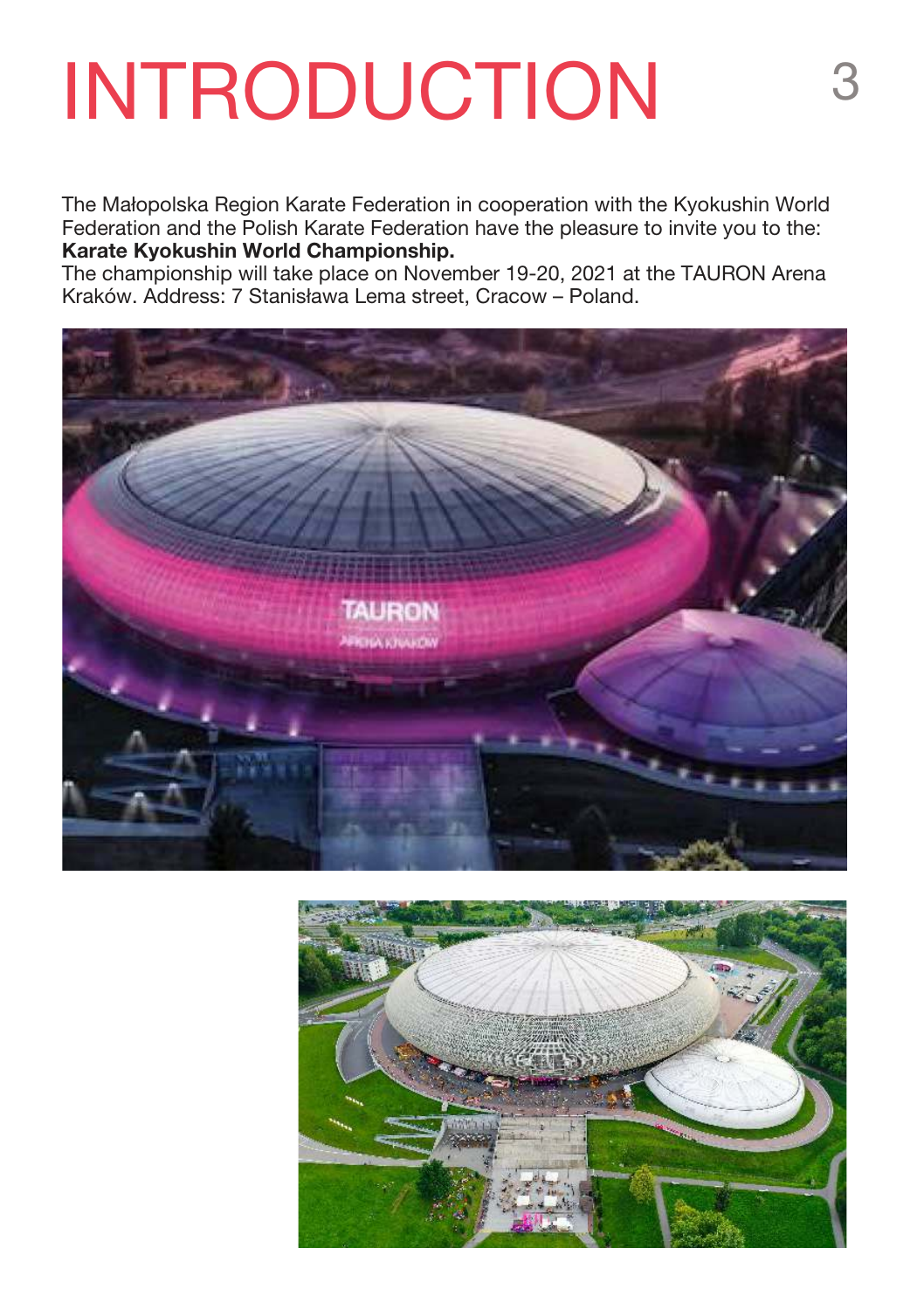## OFFICIAL HOTELS 4

The organizational hotels are two high-quality hotels located directly next to each other.

DoubleTree by Hilton Hotel Kraków & Convention Center and Hampton by Hilton.



#### 1. DoubleTree by Hilton Hotel Kraków & Convention Center and Hampton by Hilton. Address: 5 Dąbska Street, 31-572 Kraków

Is a 4\* modern property, located only 10 minutes from the city center. Comfortable, fully-equipped bedrooms and spacious apartments are available also in a connected way, so the entire family can plan their stay in two rooms next to each other. Executive lounge,



which offers a business area and snacks, is available on the 5th floor. Access to the fitness center and wellness zone with 22 meters long swimming pool, is included in the price. Guests can book a table in a hotel restaurant, get a drink in the bar and use the computers or printer in the business center. WiFi is offered free of charge everywhere. With a short distance from Tauron Arena (around 800 meters) it's the hotel located the closest to this sport and entertainment hall. The hotel has its parking with more than 80 parking places.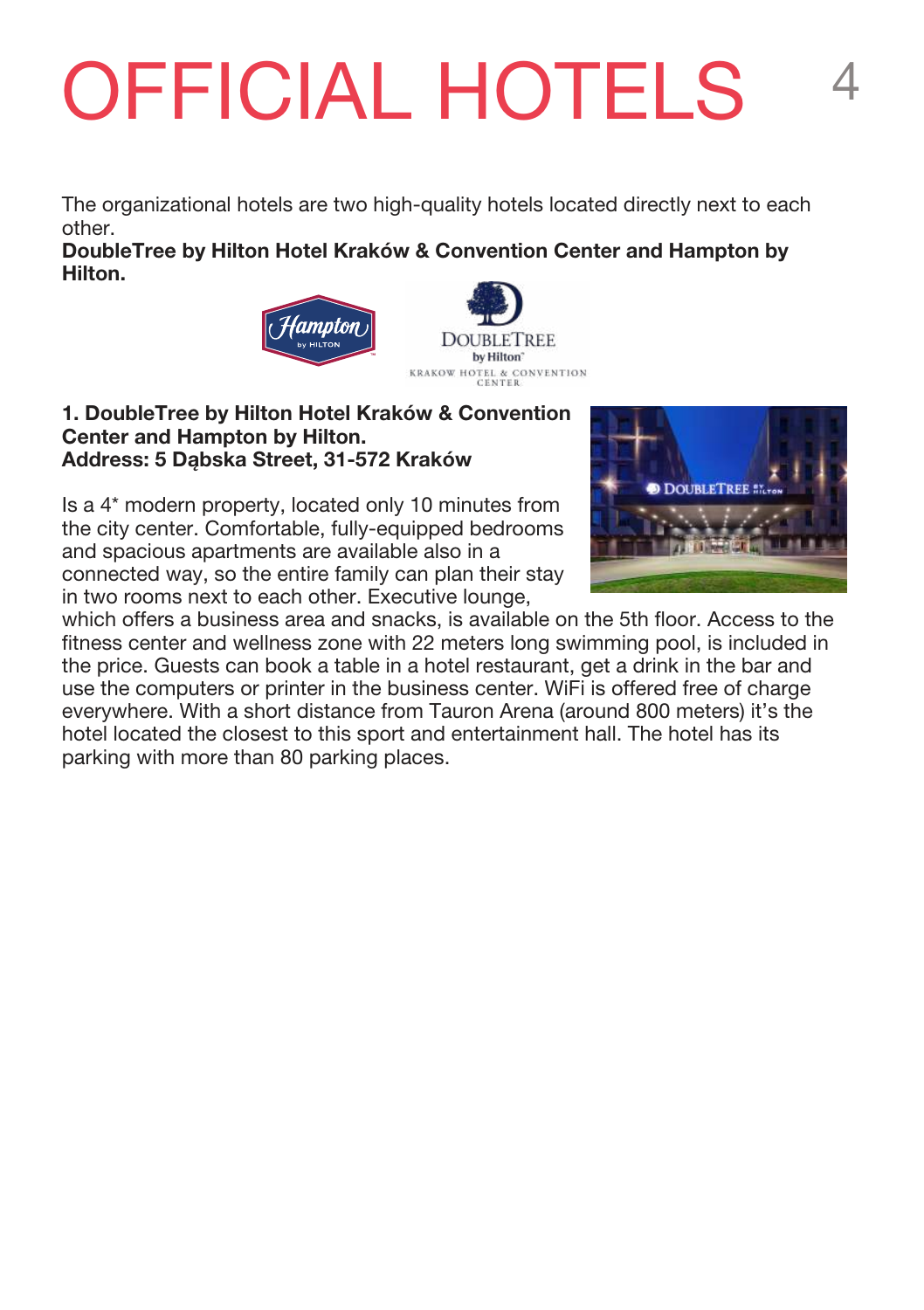## OFFICIAL HOTELS

#### 2. Hampton by Hilton Kraków Address: 5 Dąbska Street, 31-572 Kraków

Is a 3\* hotel with a variety of guestrooms that meet the needs of every kind of traveler, from a solo

businessperson to families with their pets. Each room is equipped with the necessary amenities to ensure guest comfort. Every stay, no matter how long, is offered with breakfast included in the price. For its guests, Hampton



is offering a gym and work zone. Parking places are available next to the building and WiFi is available for all quests. Small meeting rooms are a solution for ..ad-hoc" meetings. Hampton by Hilton is located in the same building as DoubleTree by Hilton, so it is the second closest hotel to the Tauron Arena where the Championship will be held, only 800 meters. Located less than 3,5 km from the city center, Hampton is also a perfect choice for guests who would like to take some rest and be sure that they will visit all places they planned to.

The advantage of both hotels is the high standard, but also the location - very close to the sports hall (TAURON Arena Kraków), where the competition will take place.

#### Only for participants of the Karate Kyokushin World Championship - Krakow 2021 hotels applied special prices:

| Numbers category | Accommodation per night                     |
|------------------|---------------------------------------------|
|                  | <b>Hampton by Hilton***</b>                 |
| Single room      | 289 zloty - for 1 person - 65 Euro/ Night   |
| Double room      | 329 zloty - for 2 persons - 73 Euro/ Night  |
|                  | <b>DoubleTree by Hilton****</b>             |
| Single room      | $399$ zloty - for 1 person - 89 Euro/ Night |
| Double room      | 449 zloty - for 2 persons - 100 Euro/ Night |

#### In the price of the room: Breakfast, Wellness zone, Parking. There is only 100 rooms in the Official hotel.

Championship participants who want to stay in organizational hotels can make reservations via the links specially generated by the hotels: DoubleTree:

http://doubletree.hilton.com/en/dt/groups/personalized/K/KRKCCDI-CMSKAR-20211118/index.jhtml Hampton:

http://hamptoninn.hilton.com/en/hp/groups/personalized/K/KRKHXHX-SNG-20211118/index.jhtml

#### Travel.

From Cracow Airport you can travel to Cracow Centre by train and the time travel is about 30 minutes away. You have to arrive at the hotel Thursday 18th of November before 20:00.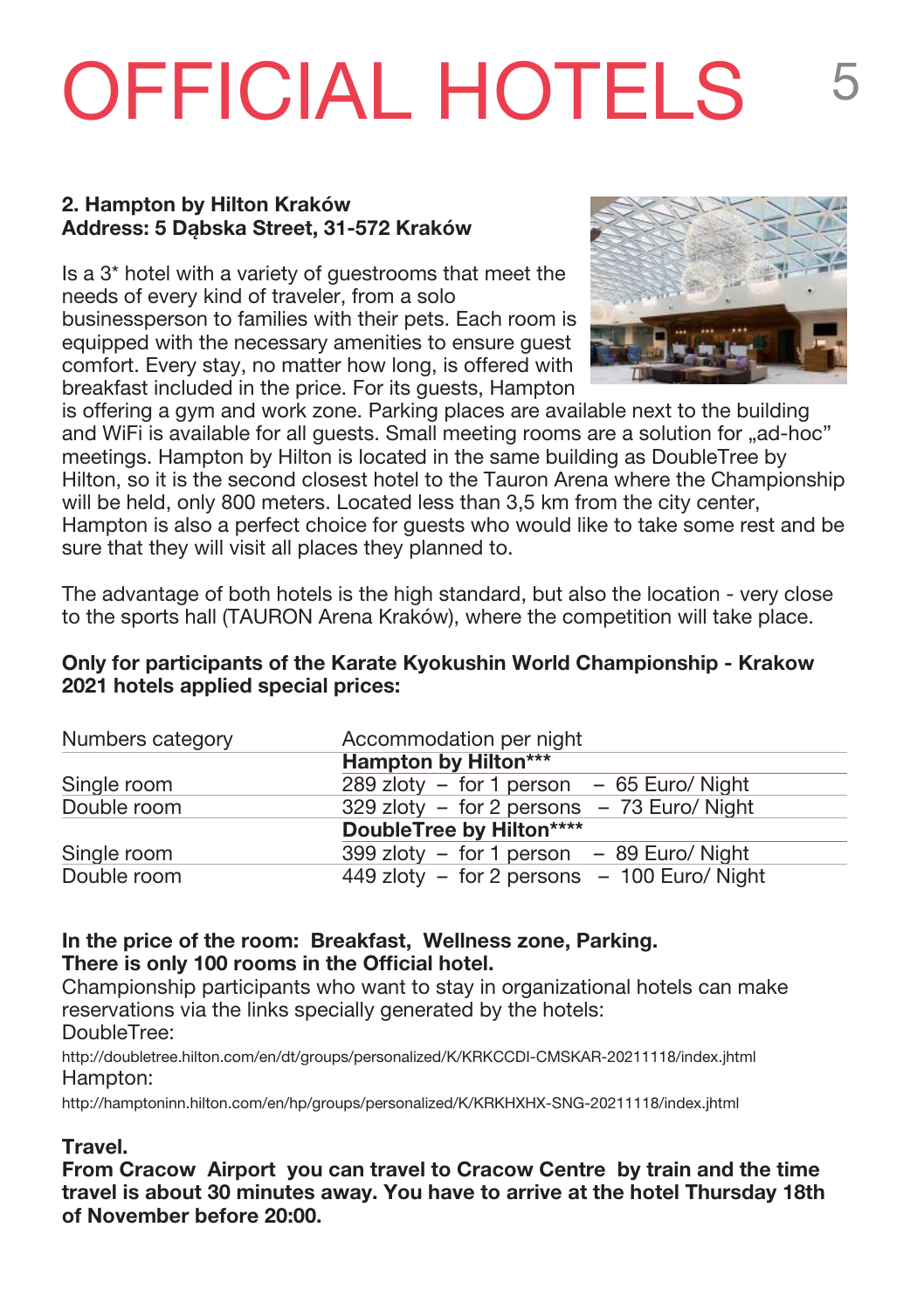### **COMPETITION CATEGORIES**

The Championship will take place in kumite and kata divided into categories of women and men. In the annex you will find applications forms and as well all the different kumite and kata categories.

- 1. PLEASE LOOK AT ANNEX KUMITE RULES AND KATA RULES.
- 2. OBLIGATORY PROTECTIONS: Please look at annex Rules for Kumite.

### 3. DURATION OF THE MATCHES.

Please look at annex: Rules for Children or Adults.

#### 4. KATAS.

Please look at annex. Rules for Kata.

### Attention:

Judging Team under supervision of Main Judge Antonio Pinero and General Secretary Andre Drewniak will conduct an open draw on November18th after 20:00 with participation of the Technical Judge Fernando Perez and the Computer specialist Marek Szyngiel.

### 5. PROTECTORS

Below are shown the athletic supporters (protectors) required during the Championship, approved by the KWF.



KWF MAY PERMIT other types of athletic supporters (protectors) with other logo types only if they have the same level of protection and keeps similar aesthetic to the ones homologated by EKF/KWF, and they have to be approved by the Main Judge of the Championships.

NOTE! Each participant fights in his/her personal protective equipment (according with COVID regulations).

#### 6. DURATION OF THE MATCHES PLEASE LOOK AT ANNEX KUMITE RULES FOR ADULTS AND CHILDREN.

If there are too many participants at the Championship, and preliminary matches have to be done with obligatory decision, it will be communicated before the Championship start.

### 7. KATAS TO BE PERFORMED. PLEASE REFER TO ANNEX KATA RULES.

The competition will be divided into two rounds.

Four competitors of each kata category with the highest scores will pass to the Finals.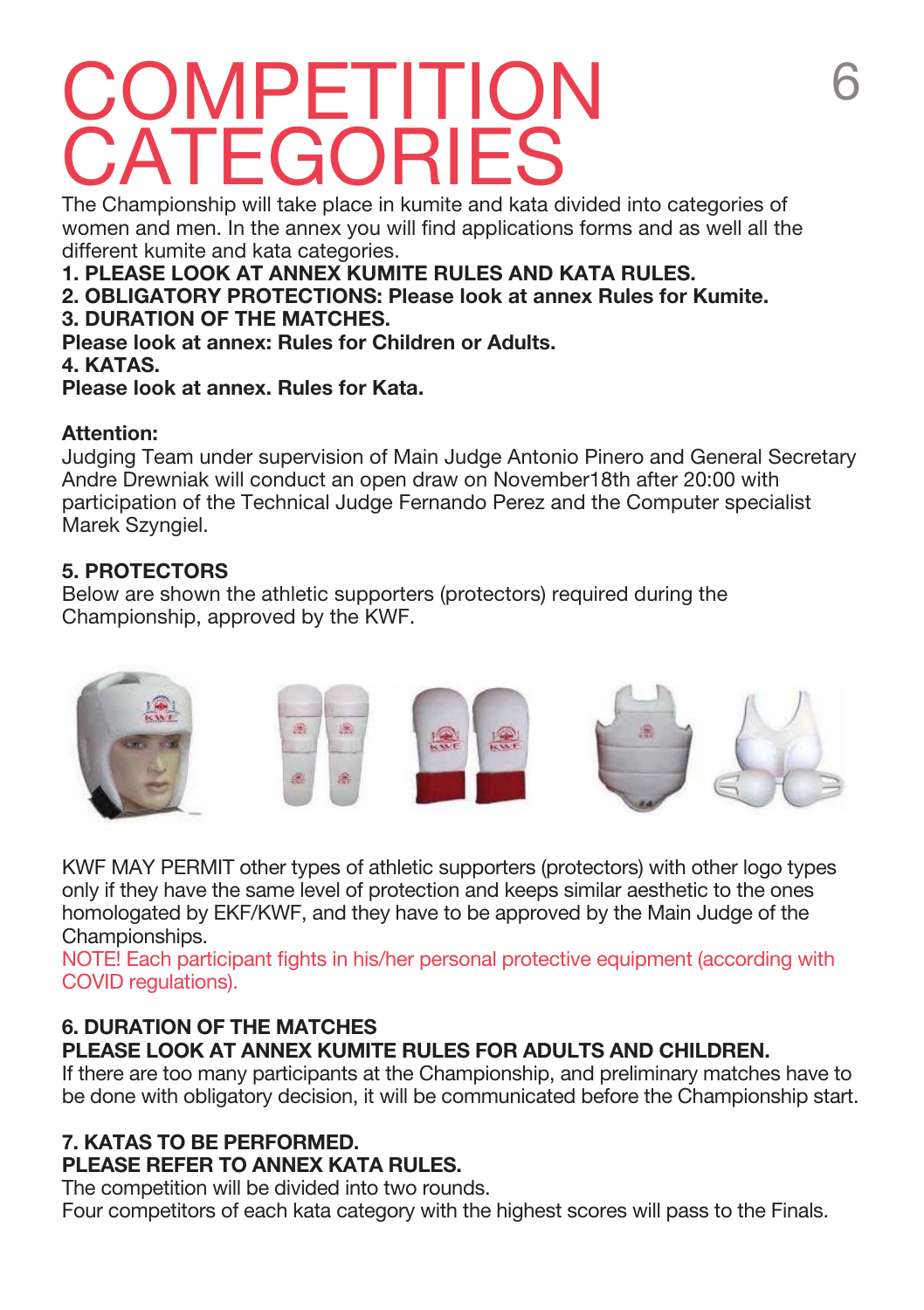### **GENERAL RULES**

We only permit (mainly) to participate members of other organizations, those who are mutual cooperation with Kyokushin World Union. Observe carefully and select the correct weight-categories. The Judging Team can disqualify (exclude) participants if their weight is not the same as stated in the Registration Form.

The Judging Team can modify categories if there are not enough participants. Important: Every participant must identify him/herself with Passport or ID-card.

KWF MEMBERS MUST HAVE THE OFFICIAL KWF PASSPORT.

Only official Registration Forms undersigned by Country Representative will be accepted.

Deadline is 20th of September 2021. After this date we accept no more inscriptions.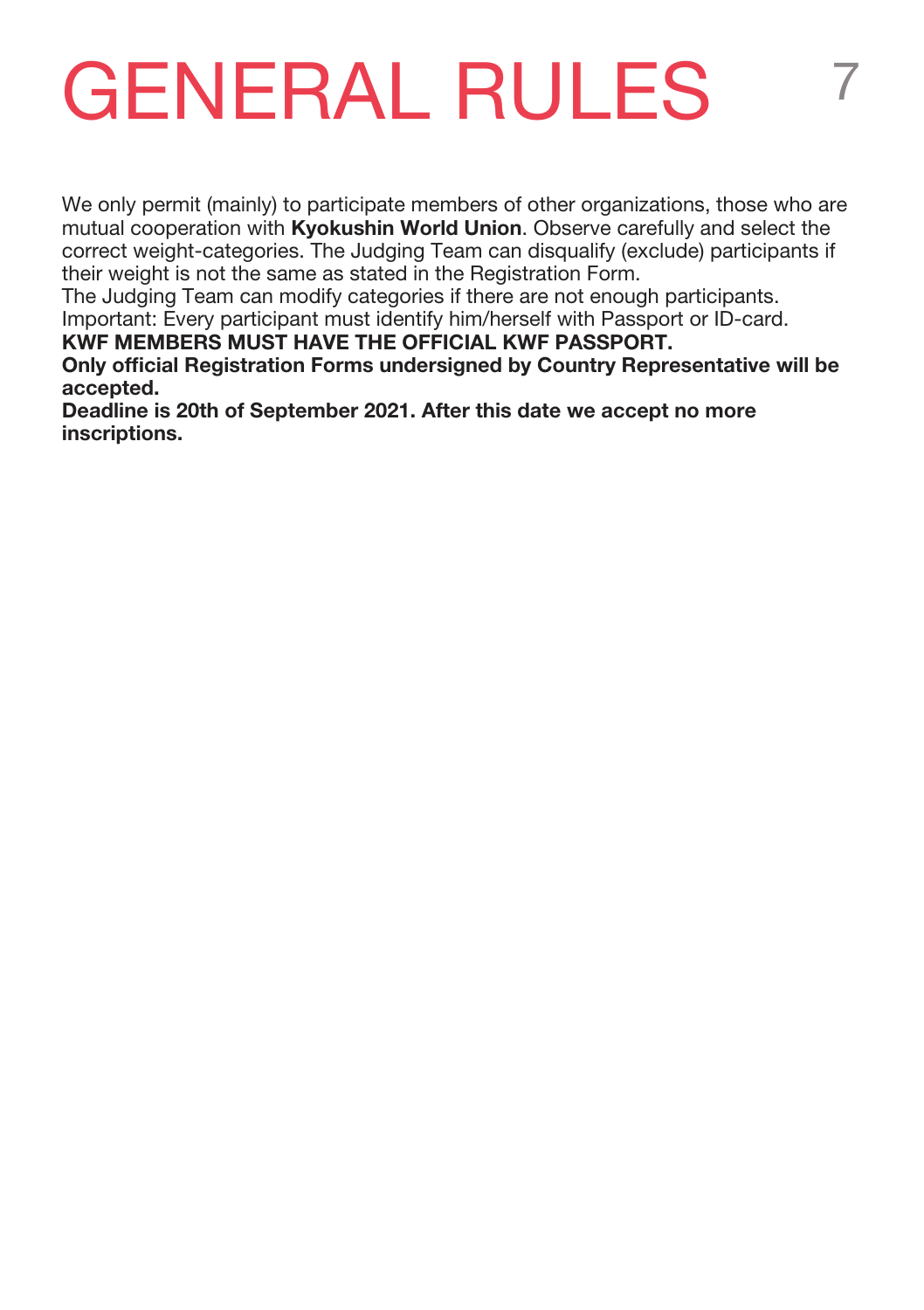### REGISTRACTION 8

Send your Registration Form to the organizer by link: http://kwf-worldchamp2021.com

It is not possible to send the Registration Form by other, old methods (no fax, no email)!

Deadline is 20th of September 2021. After this date we accept no more inscriptions. The weight in and the checking will be done Thursday 18th of November 2021 at the Official Hotel. All the competitors, referees and officials must come together at the same time as a group and country. Participation fees have to be paid to KWF bank account by the Country Representative for all his/hers competitors at the same time. Bank transfer details below.

### PARTICIPATION FEE & VERIFICATION

a) Participation fee per one competitor is 45€ (for one category). The competitor who will participate in kumite and kata have to pay 90€.

b) Participation fees have to be paid to KWF bank account until November 5th. Bank transfer details below:

KYOKUSHIN WORLD ASSOCIATIN, NIF G05347216 at the BANCO DE SANTANDER Account no: IBAN ES77 0049 5480 2029 1624 7359

BIC-code SWIFT: BSCHESMMXXX

#### Note! Bank fee is paid by the payer.

c) Verification will be followed by members of the Judging Team from the Kyokushin World Federation.

- d) On the weight-check- in you must be prepared to give the following documents:
- A Parents Agreement with COVID declaration (only for competitors under 18 years old).
- A Fighter Waiver Form (you have to fill in and sign the document during the weigh in) with COVID declaration
- A ID or Passport (to check the nationality and age).
- $\bullet$  Doctors certificate (only for kumite competitors).
- $\bullet$  Must pay the participation fee.
- **Verification Card**
- A Each competitor must have a personal insurance for any accident that may occur at the competitions.
- A All the KWF members must present their KWF passport if not must buy a new one.

### REFEREE COURSE

The Judging Course and Coaches Meeting will take place in a designated hotel. The time and place will be announced later.

Registration is free, except for those who want to obtain the title of International Judge or International Referee given by the European Kyokushin Federation (EKF) and guaranteed by Kyokushin World Federation (KWF). The fee and requirements are:

- $\bullet$  International Judge: 50  $\epsilon$  (must be minimum 1st dan and National referee).
- A International Referee: 75  $\epsilon$  (must be minimum 2nd dan and International Judge).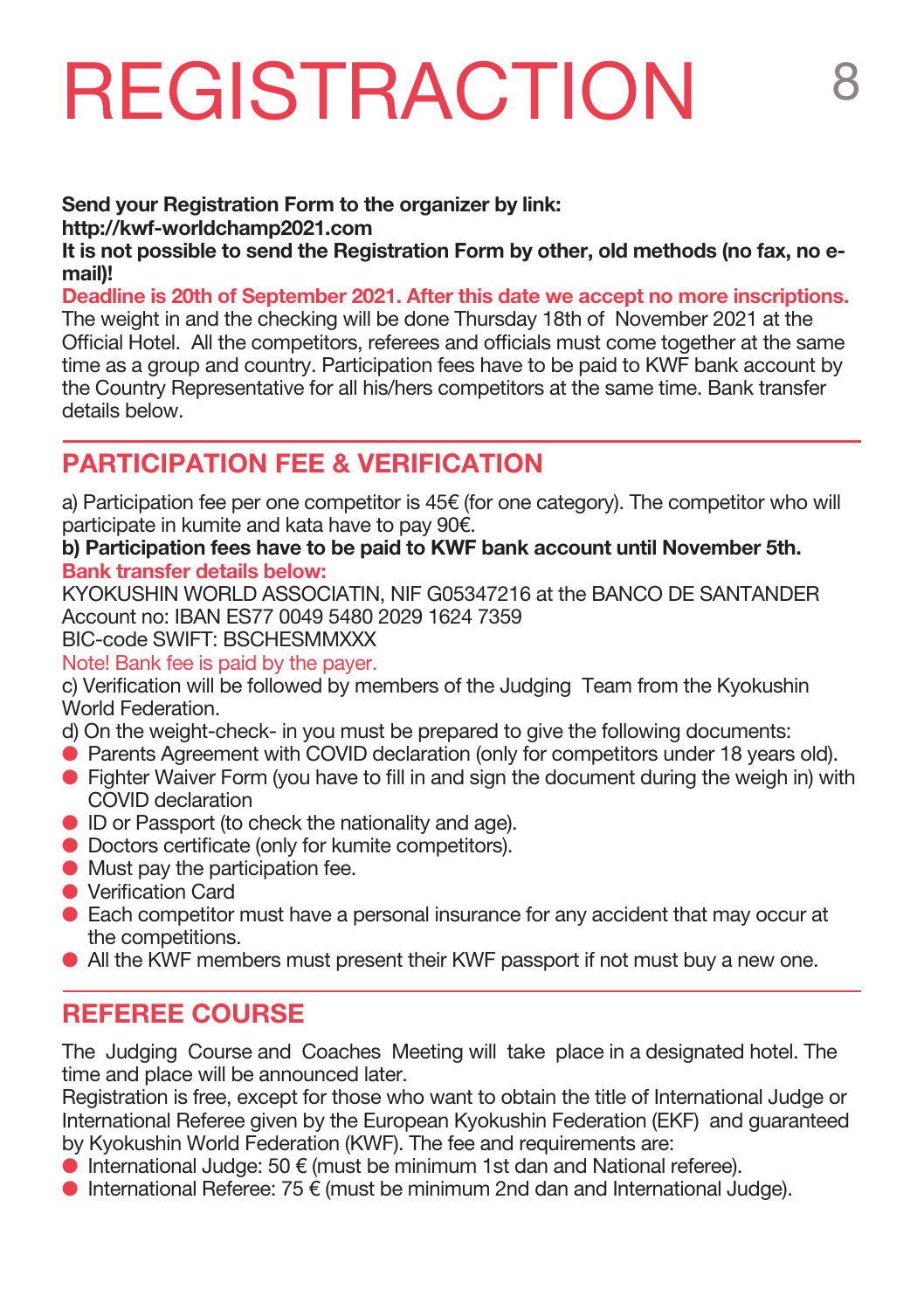### SAYONARA PARTY 9

On Saturday night, there will be a Sayonara Party for everyone. We hope that you will join the party.

The cost is 30  $\epsilon$  per person.

Country Representative pays at the same time for all his/ hers competitors and additional persons who will take part in the Sayonara Party.

Fee for sayonara party have to be paid to bank account of the organizer (MOZK) until November 5th.

#### Bank transfer details for sayonara party below:

MAŁOPOLSKI OKREGOWY ZWIĄZEK KARATE (MOZK) at the Bank Pekao S.A. Account no: IBAN PL17 1240 5123 1978 0011 0791 3660 BIC-code SWIFT: PKOPPLPW Note! Bank fee is paid by the payer.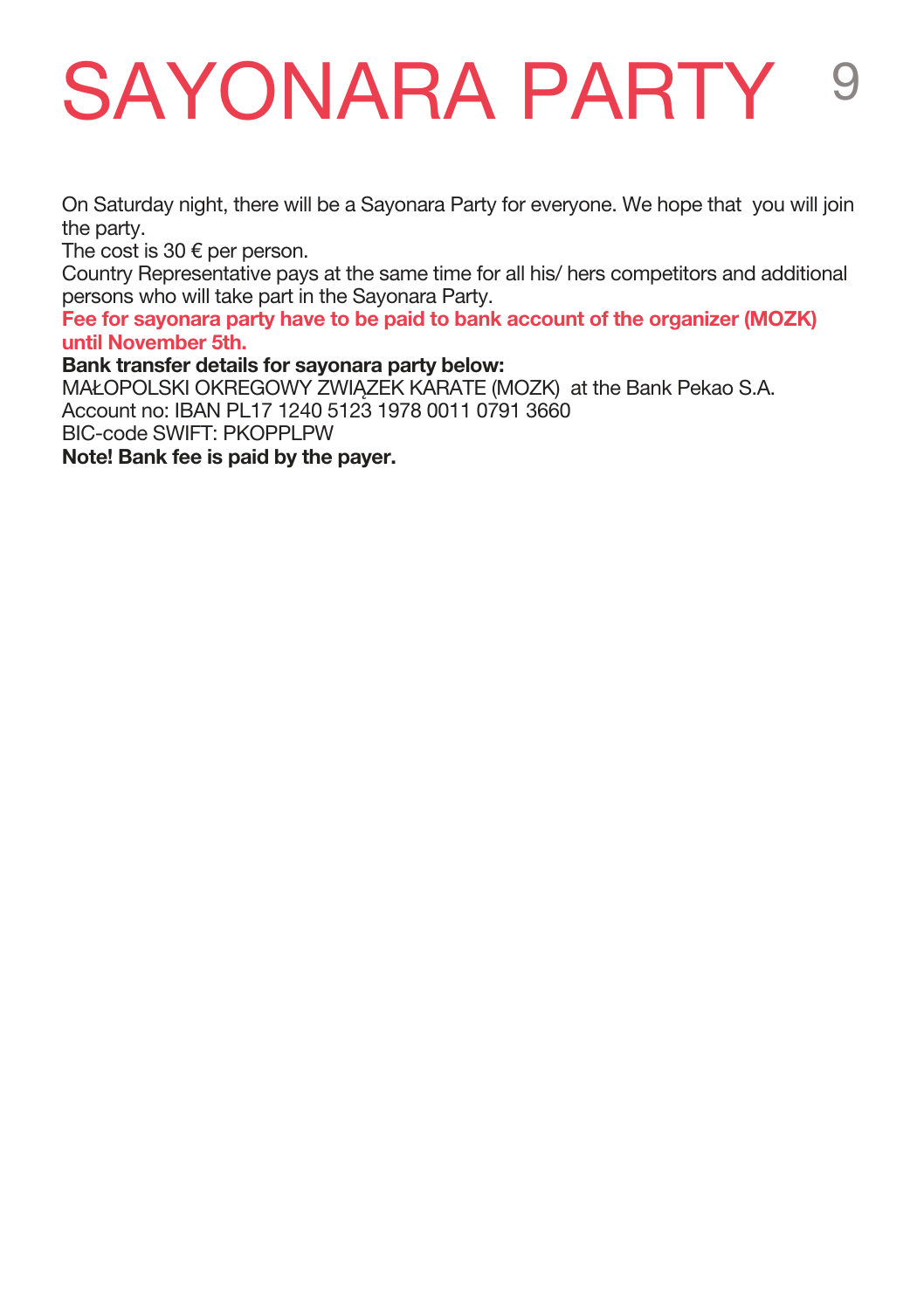### **SCHEDULE**

### NOVEMBER 18, 2021 (THURSDAY)

Arrival of the teams 10:00-20:00 - Verification of competitors - Hampton by Hilton Hotel 16:00-20:00 Referee course - Hampton by Hilton Hotel 21:00 Meeting of national representatives and coaches - Hampton by Hilton Hotel 23:00 Kyokushin World Federation board meeting - Hampton by Hilton Hotel

### NOVEMBER 19, 2021 (FRIDAY)

8:00 Judges briefing. -Tauron Hall 9:00 Beginning of sports competition: 9:00-14:00 Preliminaries in all categories (7 mats - TATAMI) 9:00 -11:00 kata competitions (all categories to finals). 11:00 -14:00 Elimination fights - all categories. 14:00 -16:00 Lunch break 16:00-20:00 Fights to finals in all categories except seniors (seniors to quarter finals).

### NOVEMBER 20, 2021 (SATURDAY)

10:00 Opening ceremony (vip speeches, awarding of prizes and souvenirs to all participants).

All competitors taking part in the World Championships take part in the opening ceremony. Presentation of regional bands connected with Polish folklore and history.

11:00 Beginning of sports competition: on 1 central mat - TATAMI.

1. presentation of competitors

2. Senior and senior women kumite semi-finals.

13:00 -13:20 Military demonstration of Polish special units.

13:20- 13:30 Senior kata finalists show.

13:30-14:00 Karate Kyokushin demonstration (tamashiwari, elements of self-defence and others).

14:00-15:00 Senior women kumite finals.

15:00-16:00 Senior men kumite finals.

16:00-17:00 Presentation of awards (cups, medals, diplomas).

20:00–24:00 Soyonara. Hotel Hampton by Hilton

### NOVEMBER 21, 2021 (SUNDAY)

Departure of the teams.

ADDITIONAL INFORMATION NOTE!

We do not assist in arranging EU visas.

We are not responsible for any costs and difficulties resulting from any sanitary restrictions.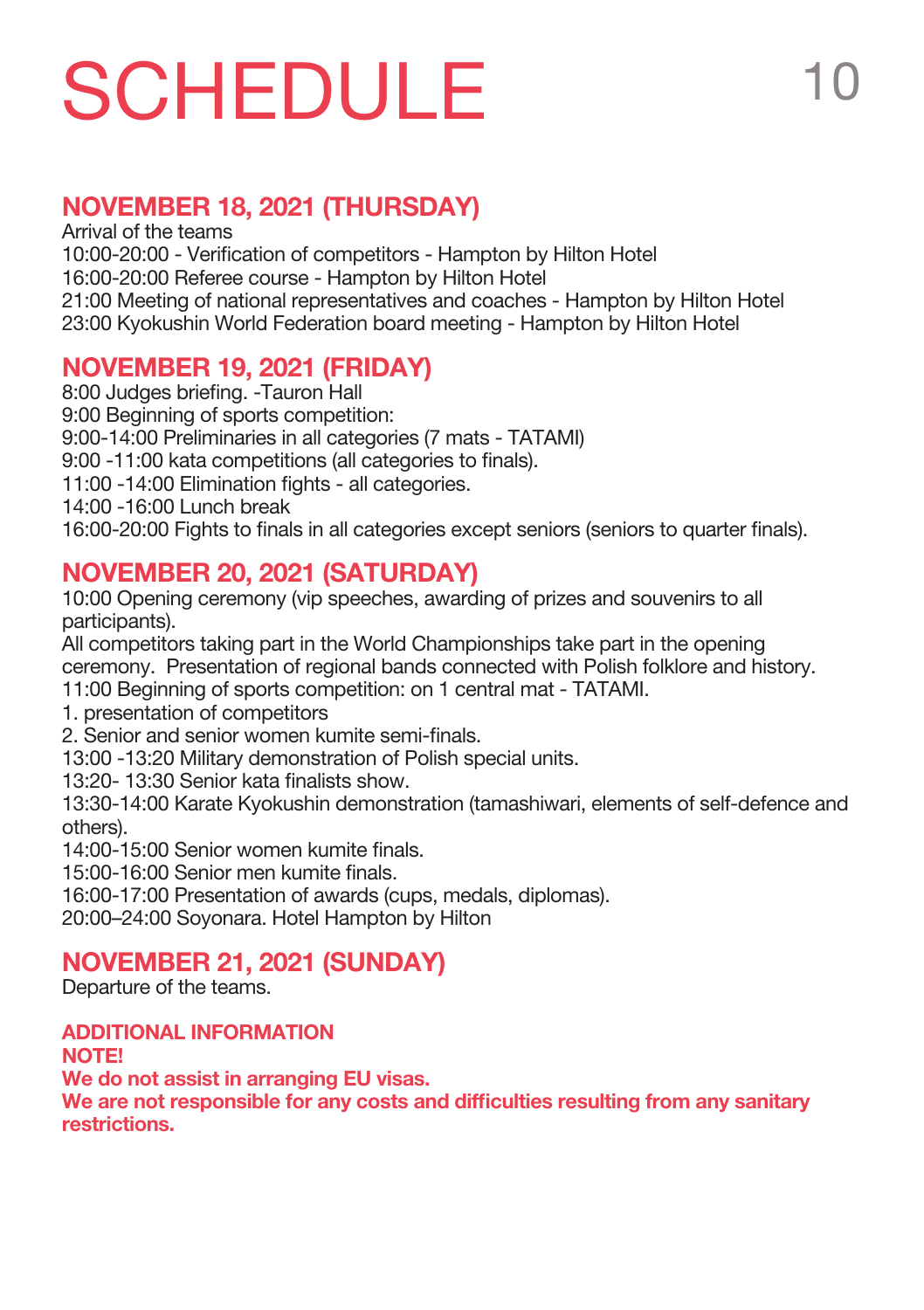### OSU!

We wish you a pleasant stay in Cracow. Osu! Country Representative of Poland, KWF General Secretary Shihan Andre Drewniak (9 Dan)

Shihan Robert Kopciowski (5 Dan) & Sensei Arkadiusz Sukiennik (4 Dan)

in the name of main organizer: Małopolska Region Karate Federation www.mozk.pl www.facebook.com/MOZKARATE

e-mali: malopolskakarate@gmail.com